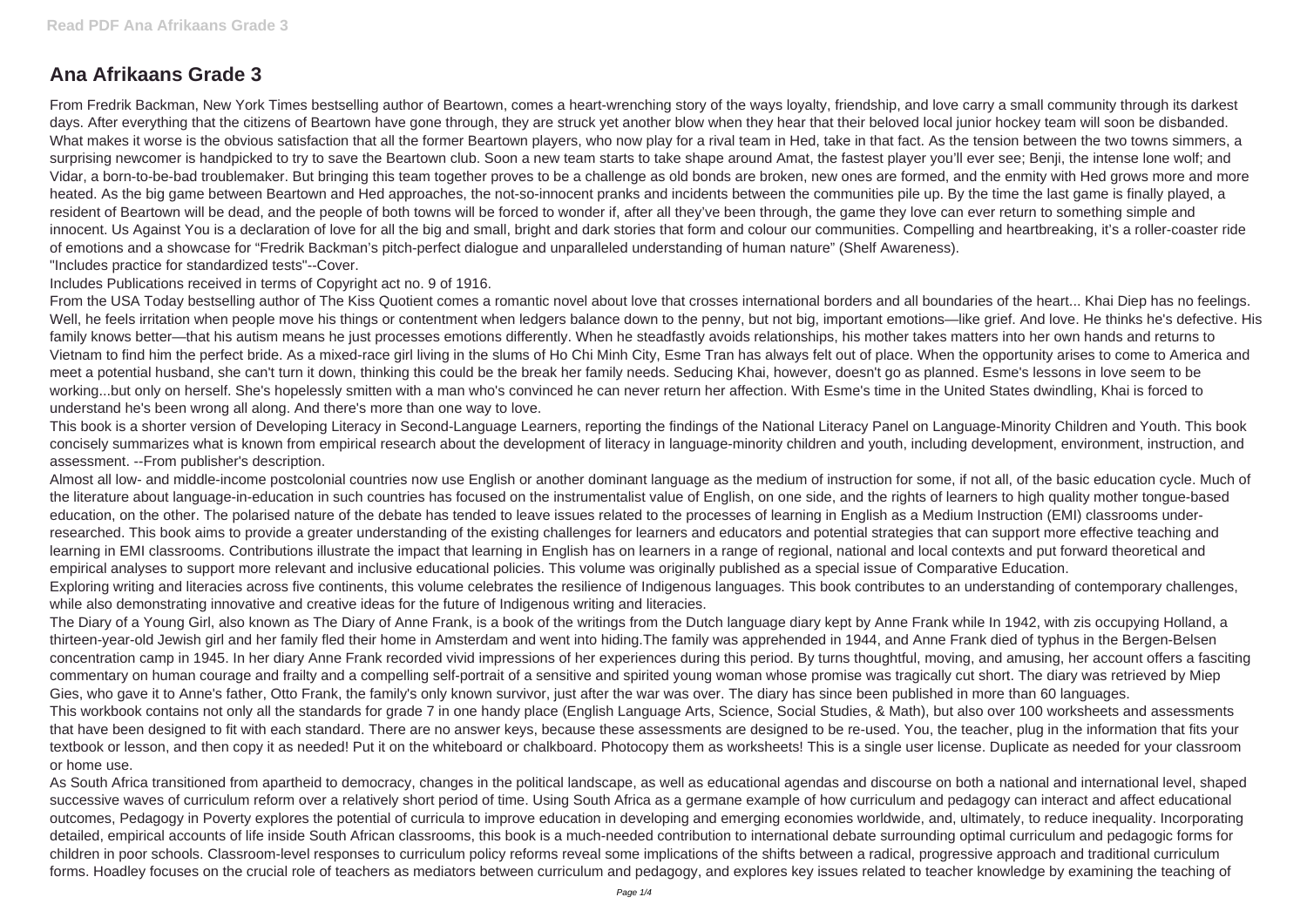reading and numeracy at the foundational levels of schooling. Offering a data-rich historical sociology of curriculum and pedagogic change, this book will appeal to academics, researchers and postgraduate students in the fields of education, sociology of education, curriculum studies, educational equality and school reform, and the policy and politics of education. A fresh retelling by Byron Barton of the well-loved story of the little red hen who grows grain, threshes wheat, and feeds her chicks--all by herself, without any help from her lazy friends. Mr. Barton's simple words, bold images, and imaginative use of color have made his many picture book perennial favorites with young children.

This gifted and talented test preparation book contains a full-length practice test, which provides gifted and talented CogAT test preparation for 2nd grade students. This Level 8 (Grade 2) test will prepare your child for the Cognitive Abilities Test (CogAT(R)), an assessment measuring giftedness.

A wide-ranging guide to language and society in South Africa. The book surveys the most important language groupings in the region in terms of wider socio-historical processes; contact between the different language varieties; language and public policy issues associated with post-apartheid society and its eleven official languages. Growing up Hippie is a personal memoir of a young girl named Anastasia who was born and raised during the early hippie era. Packed full of fascinating and unusual childhood events, her story very candidly portrays the unconventional and controversial lifestyle of the early hippie culture. Anastasia gives a voice to a generation who are the offspring from the first wave of hippies. A tell-all story of what life was like being a hippie kid. From living in communes to experiencing the spiritual New Age, her story will captivate you. Aside from personal experiences, this book sheds light on the hippie culture itself. Based on her own interpretation, Anastasia weaves a colorful narration of her take on hippie life and the foundation of the hippie culture. An innovative and insightful exploration of varieties of English in contemporary South Africa.

The Education Triple Cocktail brings together rigorous quantitative and qualitative research on a new approach to improving foundational teaching and learning for schoolchildren living in working-class, poor and remote rural communities in resource-constrained systems like South Africa. At the core of this book is the theory and evidence for a powerful, new, interlocking and mutually reinforcing change model. Inspired by the AIDS treatment story, the three-pronged approach of structured daily lesson plans, appropriate and high-quality educational materials, and one-on-one instructional coaching to help teachers transform their instructional practices in early grade classrooms, shows that it will improve learning outcomes. For education systems defined by low levels of early grade learning and profoundly unequal outcomes, The Education Triple Cocktail offers a theoretically informed, evidence-based way forward. This book will be of immense use to teachers, students of Education, policymakers and parents.

A MEMOIR BY THE YOUNGEST RECIPIENT OF THE NOBEL PEACE PRIZE As seen on Netflix with David Letterman "I come from a country that was created at midnight. When I almost died it was just after midday." When the Taliban took control of the Swat Valley in Pakistan, one girl spoke out. Malala Yousafzai refused to be silenced and fought for her right to an education. On Tuesday, October 9, 2012, when she was fifteen, she almost paid the ultimate price. She was shot in the head at point-blank range while riding the bus home from school, and few expected her to survive. Instead, Malala's miraculous recovery has taken her on an extraordinary journey from a remote valley in northern Pakistan to the halls of the United Nations in New York. At sixteen, she became a global symbol of peaceful protest and the youngest nominee ever for the Nobel Peace Prize. I AM MALALA is the remarkable tale of a family uprooted by global terrorism, of the fight for girls' education, of a father who, himself a school owner, championed and encouraged his daughter to write and attend school, and of brave parents who have a fierce love for their daughter in a society that prizes sons. I AM MALALA will make you believe in the power of one person's voice to inspire change in the world. Suggested level: primary.

A Splintered Vision: An Investigation of U.S. Science and Mathematics Education is the US report on the curriculum analysis component of the Third International Mathematics and Science Study (TIMSS) which was sponsored by the International Association for the Evaluation of Educational Achievement (IEA). The report summarizes data from the TIMSS curriculum analysis and integrates it with teacher questionnaire data from the US, Japan, and Germany on science and mathematics topic coverage and instructional practices. The authors of A Splintered Vision discuss and provide evidence of the unfocused nature of US mathematics and science curricular intentions, textbooks, and teacher practices. They offer the premise that producers of US textbooks and curriculum guides have attempted to answer calls for curricular reform by adding new content to already existing materials instead of devoting time to restructuring the materials. The authors also suggest that US teachers, inundated with a myriad of competing visions, are attempting to cover all the topics they confront in their resource documents and to meet all the instructional demands placed on them by those with a stake in education. In keeping with the `incremental assembly line' philosophy in American society, US teachers also tend to lean toward a piecemeal approach to education. The authors speculate on what such practices may mean for the mathematics and science achievement of US students. The work is sure to spur discussion among educational researchers, policy makers, and others concerned about the future of mathematics and science education in the US.

This edited monograph contains a comprehensive overview of educational developments in the fields of operations research (OR) and management science (MS). The book outlines key factors in OR/MS curricular programs and analyses different approaches regarding student enrollment and failure rates. The approach is genuinely international, whereas the focus lies on the European level. The target audience primarily comprises public policy planners in education, deans and school directors as well as program coordinators. South African Schooling: The Enigma of InequalityA Study of the Present Situation and Future PossibilitiesSpringer Nature

Contains entries that provide information on notable writers, illustrators, publishers, librarians, educators, and developments in the field of children's literature throughout the world, from the medieval period to the twenty-first century; arranged alphabetically from Smad to Zwer, with a topical outline, selected bibliography, and a list of awards. "Exciting and engaging vocabulary instruction can set students on the path to a lifelong fascination with words. This book provides a research-based framework and practical strategies for vocabulary development with children from the earliest grades through high school. The authors emphasize instruction that offers rich information about words and their uses and enhances students' language comprehension and production. Teachers are guided in selecting words for instruction; developing student-friendly explanations of new words; creating meaningful learning activities; and getting students involved in thinking about, using, and noticing new words both within and outside the classroom. Many Page 2/4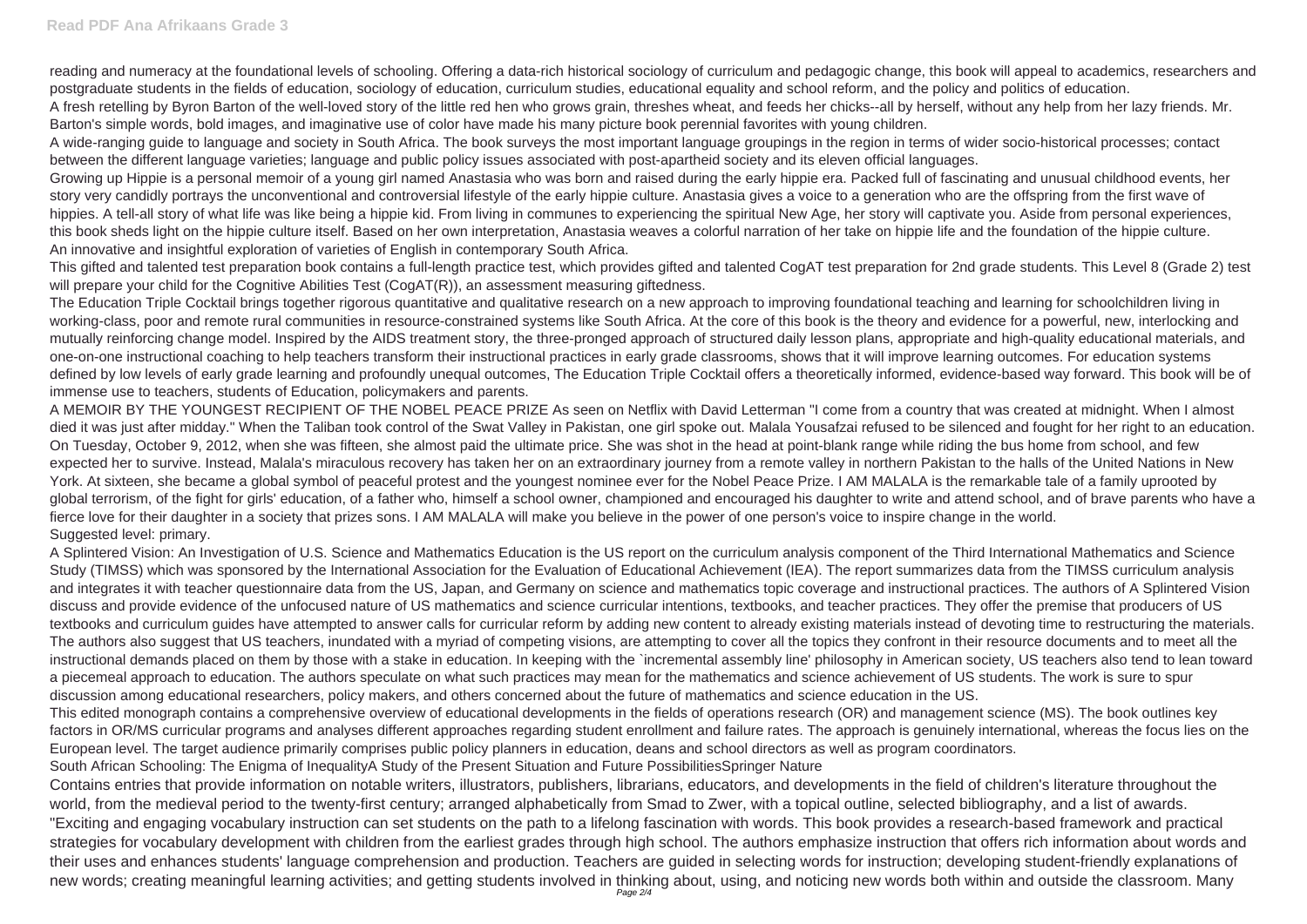concrete examples, sample classroom dialogues, and exercises for teachers bring the material to life. Helpful appendices include suggestions for trade books that help children enlarge their vocabulary and/or have fun with different aspects of words"--

A collection of the author's lesser-known writings includes stories, personal reminiscences, previously deleted excerpts from her diary, and an unfinished novel composed while she was hidden from the Nazis.

Descripción / Resumen (Inglés): The present volume represents a compilation of international teacher education practice and research with a focus on Teacher Education for Contemporary Contexts. It draws upon the diverse educational perspectives, teaching procedures, knowledge, and situated contexts where the discipline takes shape. The sections of this book comprise research papers accepted for presentation during the 18th International Study Association on Teachers and Teaching (ISATT) Biennial Conference that will take place from July 3rd to July 7th in Salamanca, Spain. Around 300 delegates from 57 countries across the globe and a large Scientific Committee of 80 colleagues have contributed academically and professionally to support our ability to share the contents of this volume. The main conference topic is search and research. Searching is the action of looking carefully at people, objects, and situations in order to find something concealed or to discover something beyond the ordinary. This is what teachers do in their classrooms and, primarily, 'search' represents their endeavours to construct professional knowledge as a result of developing practice. Researching is systematic inquiry that intends to discover new knowledge and/or to refute educational theories, a process typically rendered by teacher educators and other researchers. The focus of this 18th biennial ISATT conference is to bring together both "search" and "research", connecting practice and theory (or 'praxis'), with the purpose of offering relevant solutions to realistic classroom problems. The editorial process followed three differentiated phases: The first phase required abstract submission with the purpose of being accepted for the conference. A double (or triple) blind review was conducted to evaluate whether the papers submitted were suitable for the conference. A rate of 87% of the papers were accepted for presentation. The second phase encouraged authors to voluntarily submit a full paper of 3,000 words. A total of 111 full papers were then subjected to an open review process with the main purpose of suggesting to authors ways of further improving the presentation of their valuable research. A third phase, not yet completed and therefore beyond the scope of this book, was the review and selection of the outstanding papers, papers that were deemed eligible for the post-proceeding publication (i.e., less than 15% of the total). The central intent of the book is to contribute to fostering scholarly discussions and to inform future teaching trajectories, strengthen lines of research in teacher education and demonstrate the opportunities and constraints in our professional work. Its added value highlights the commonplace in international research that serves to depict how the field of teacher education is moving forward in an increasingly global society. All in all, teachers, teacher educators and researchers learn by effective communication processes, whether in in personal/professional interactions or in the use of digital technologies. Positive interactions lead to building strong communities of learners, which in turn, leads to the production of valuable knowledge and better understandings about learning and teaching. With the upcoming commemoration of its 800th anniversary in the year 2018, the University of Salamanca, as the oldest university in operation in Spain, is proud to host the ISATT 18th biennial conference and to support the exceptional work of many researchers in the field of Teacher Education by compiling and editing the work in this volume. Furthermore, the local Organizing Committee and the ISATT Executive Committee hope you will experience a rewarding intellectual experience as a result of your contributions and knowledge, as both academics and practitioners. Thank you very much for providing us this exciting opportunity to work with you. We warmly welcome you to Salamanca – a truly historic and a contemporary context! Descripción / Resumen (Español / Castellano): El presente volumen está integrado por una recopilación de prácticas e investigaciones internacionales de formación docente centradas en la formación de profesores en la sociedad actual. Se basa en las diversas perspectivas educativas, los procedimientos de enseñanza, conocimiento y contextos sociales. Las secciones de este libro comprenden trabajos de investigación aceptados para su exposición en las XVIII Conferencia Bienal Internacional de Estudios de Profesores y Enseñanza (ISATT) que tendrá lugar del 3 al 7 de julio en Salamanca, España. Alrededor de 300 delegados de 57 países de todo el mundo y un gran Comité Científico de 80 colegas han contribuido académica y profesionalmente en favor de este evento. El tema principal de la conferencia es la búsqueda y la investigación. «Buscar» es la acción de mirar cuidadosamente a las personas, objetos y situaciones para encontrar algo escondido o descubrir algo más allá de lo ordinario. Esto es lo que los maestros hacen en sus clases y, sobre todo, la búsqueda representa sus esfuerzos para construir conocimiento profesional como resultado del desarrollo de la práctica cotidiana. La «investigación» es una investigación sistemática que pretende descubrir nuevos conocimientos y/o refutar teorías educativas, un proceso que suelen dar los educadores de profesores y de otros investigadores. El objetivo de esta 18<sup>a</sup> conferencia ISATT es reunir tanto la «búsqueda» como la «investigación», conectando la práctica y la teoría (o praxis) con el propósito de ofrecer soluciones relevantes a los problemas reales de la clase. El proceso editorial siguió tres fases diferenciadas: 1. Requirió el envío de resúmenes con el propósito de que fuesen aceptados para la ser expuestos en la conferencia. Se realizó una revisión doble ciego (o triple) para evaluar si los artículos presentados eran adecuados. Se aceptó una tasa de 87% de los trabajos para su presentación. 2. La segunda fase requirió de los autores en envío en período voluntario de un trabajo completo de 3.000 palabras. Un total de 111 trabajos fueron sometidos a un proceso de revisión abierta con el propósito principal de sugerir a los autores formas de mejora. 3. Una tercera fase, aún inconclusa, y por lo tanto fuera del alcance de este libro, fue la revisión y selección de los documentos pendientes, los documentos que se consideraron electos para la publicación posterior al procedimiento (es decir, menos del 15% del total). La intención central de esta obra es contribuir a fomentar el debate académico e informar sobre futuras trayectorias de enseñanza, fortalecer las líneas de investigación en la formación del profesorado y demostrar las oportunidades y limitaciones en nuestro ámbito. Su valor es el de destacar el